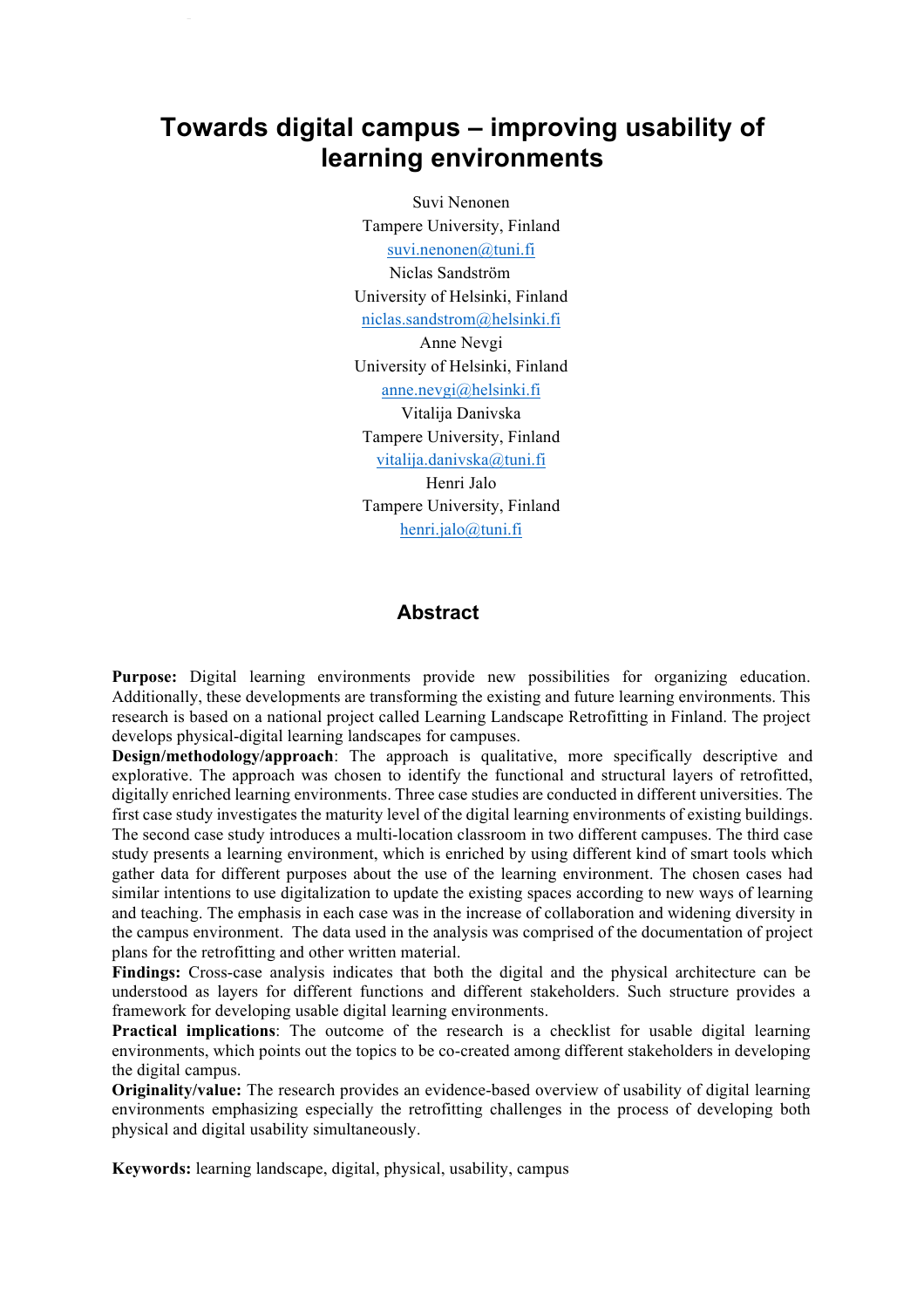## **1. Introduction**

The Learning Landscape Retrofitting –project in Finland aims to study and develop digital and physically embedded learning landscape solutions that meet the needs of the changing educational climate in the 21st Century. The goal of this paper is to develop a framework for retrofitting physical learning environments enriched with technology. The research question of the paper is: How to structure the embedded physical and digital learning environments in order to design, use and maintain them?

University learning environments have traditionally included lecture halls, auditoriums, seminar rooms and a variety of laboratory and other specialized teaching facilities (Sandström and Nevgi, 2017). Currently, the new space typologies are flourishing and concepts such as informal and formal learning environment, hubs and innovation arenas are more common in campus development. There is evidence that versatile, flexible spaces for different teaching and learning needs enhance interaction and sense of community. Additionally it is evident that comfort factors are important for diverse users in the university (e.g. Pulkkinen & Tuunila, 2016; Rytkönen et al., 2015). Yet, the design, use and maintenance of digitally enriched learning environments have not been investigated in a holistic way. Information and communication technology design requires spatial solutions, which have not yet been systematically collected to manuals or guidance. Attention needs to be paid to the adaptability and usability of digitally enriched learning environments, learning landscapes and campuses (Alexander et al., 2013).

The paper begins with a background on the learning landscape definitions. It touches on the perspectives that are related to developing the framework. The developed framework is tested by examining three different kind of retrofitted learning environments. The conclusions propose the future directions for the development of the framework

# **2. Physical and digital landscape**

## **2.1 Learning landscape**

The learning environment can be seen as a physical, digital and social entity (Nenonen et al. 2015). Developing campus requires both digital and physical infrastructure for the social entity to take place (Rytkönen, 2016). Even though the case studies in this paper are based on classrooms or learning arenas, we also wish to discuss learning landscapes more generally. The concept of Learning Landscapes has emerged as a way of thinking holistically about the refurbishment and rebuilding of universities (Harrison and Hutton, 2014). While there is no agreement or simple definition as to the precise meaning of the term 'learning landscape', the use of this metaphor allows for a level of multi- dimensional thinking about the construction of universities which has been missing from the debate about the future of higher education (Neary et al., 2009).

According to Neary at al. (2009), a key issue for Learning Landscapes is the relationship between design and pedagogy. While it is logical to suppose that teaching and learning should drive design (Jamieson, 2003), in practice it has been the case that design and pedagogy appear to have been disconnected (Barnett and Temple 2006), with design imperatives coming before any specific requirements for teaching and learning. Biggs (2001) seeks to develop the notion of 'deep' and 'surface' learning through the concept of constructive alignment, by which he means getting all of the curriculum components arranged in ways that support and enhance the learning process. Biggs uses the meteorological metaphor of 'climate' to describe the importance of creating the right atmosphere in the classroom and at the institutional level for effective pedagogical practices, but again there is no sense of the importance of space in his writings (2001).

A digital learning landscape includes digital technology that has become a component of virtually all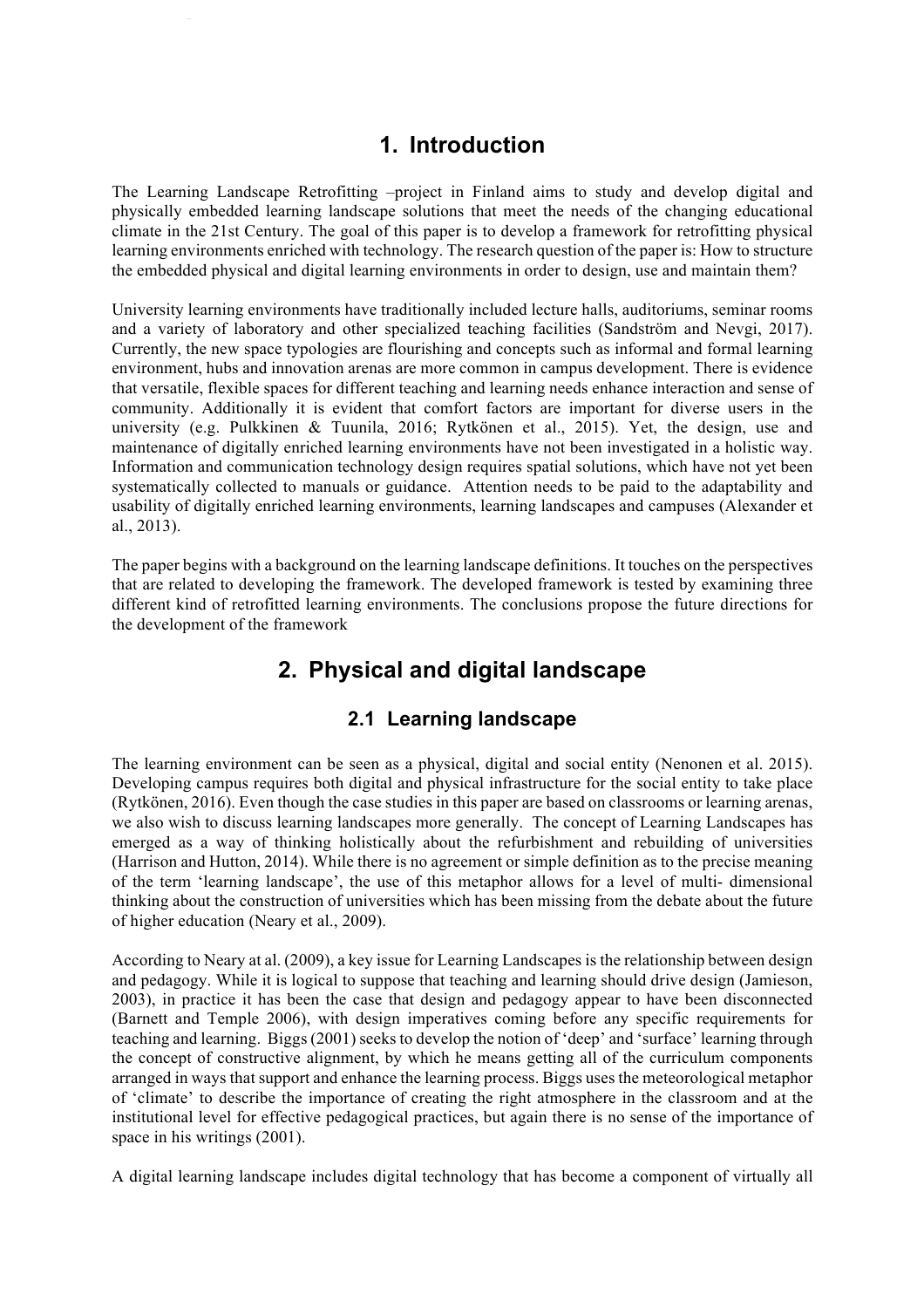teaching and learning practices. Learning ties together environments, tools, learners, content and instructor and one can even talk about ecosystem in physical and digital platforms (Brown et al., 2015). The digitalized environments transform the requirements for the learning environments, which also necessitates changes in pedagogy. Continuous development of tools, including robot teaching assistance for instance, require an enabling infrastructure to fully harness the benefits both by teachers and the students. The new concepts are flourishing also in the context of digital learning environments, e.g. flipped classroom, blended learning (e.g. Harrison and Hutton, 2014; Sandström and Nevgi, 2017). These concepts have already integrated technology as part of the learning environment.

### **2.2 Functional layers**

Digitalization is the integration of digital technologies into everyday life by the digitization of everything that can be digitized ("Digitalization", 2019). The literal meaning of digitalization gives an apparent idea of development and of a technology-dependent world. What is coming to smart campuses, the emphasis remains on digital technology as the key element. So far it has not yet connected the wider objectives of an academic institution (Vasileva et al., 2018).

Digitalization transforms our behavior and there are four functional perspectives, which are often used in formulating the digitalization strategy for an organization (Viaene, 2017). In transforming the organization by digitization one can identify how digital solutions can:

- 1. replace something
- 2. support something
- 3. enlarge something
- 4. transform something even radically

These four functions for digital solutions help us to identify the processes and behaviors but they also set some requirements for the learning landscape. These functions can be seen as layers of a social space; as actions and functions.

## **2.3 Structural layers**

Brand (1994) provides a description about layers in a built environment. He introduced the concept of "shearing layers of change"- that different parts of buildings age at different rates, causing buildings to constantly change and evolve. There are six "S"s: Site, which is eternal; Structure, which can last hundreds of years; Skin, perhaps 20 (although brick is pretty long-lasting); Services, electrical and mechanical, 7 to 15 years; Space plan - the interior layout in commercial space can be as little as 3 years; and Stuff, meaning something we bring in, "things that twitch around monthly." Blakstad (2001) has added to the model a seventh "S" which is Soul. The corporate real estate and facilities management industry is also implementing new technologies, for example by using IoT (Internet of Things) -enabled building management systems to make building performance more efficient and also by using sensorgenerated data to enhance building's user experience (Kejriwal and Mahajan, 2016). This is one of the first examples of integrating the structures of physical and digital environments from a building/construction perspective. The concept 'cognitive building' indicates how technology layers have increased as a consequence of the development.

Similar layers have been used both in commercial and academic literature while describing information and communication technology architectures. For example, Iivari et al. (2016) capture digital layers by describing them from a perspective of IoT ecosystem perspective. Similarly, to six "S" model's "Site" and "Structure", they describe infrastructure and technology such as computer systems and networks. Those are followed by "Data" level that needs to be collected, organized, secured and distributed. The platform is a concept which is connected to data. Corresponding to "Stuff" layer is the layer including equipment and tools, service and software application. This layer can be considered as the most agile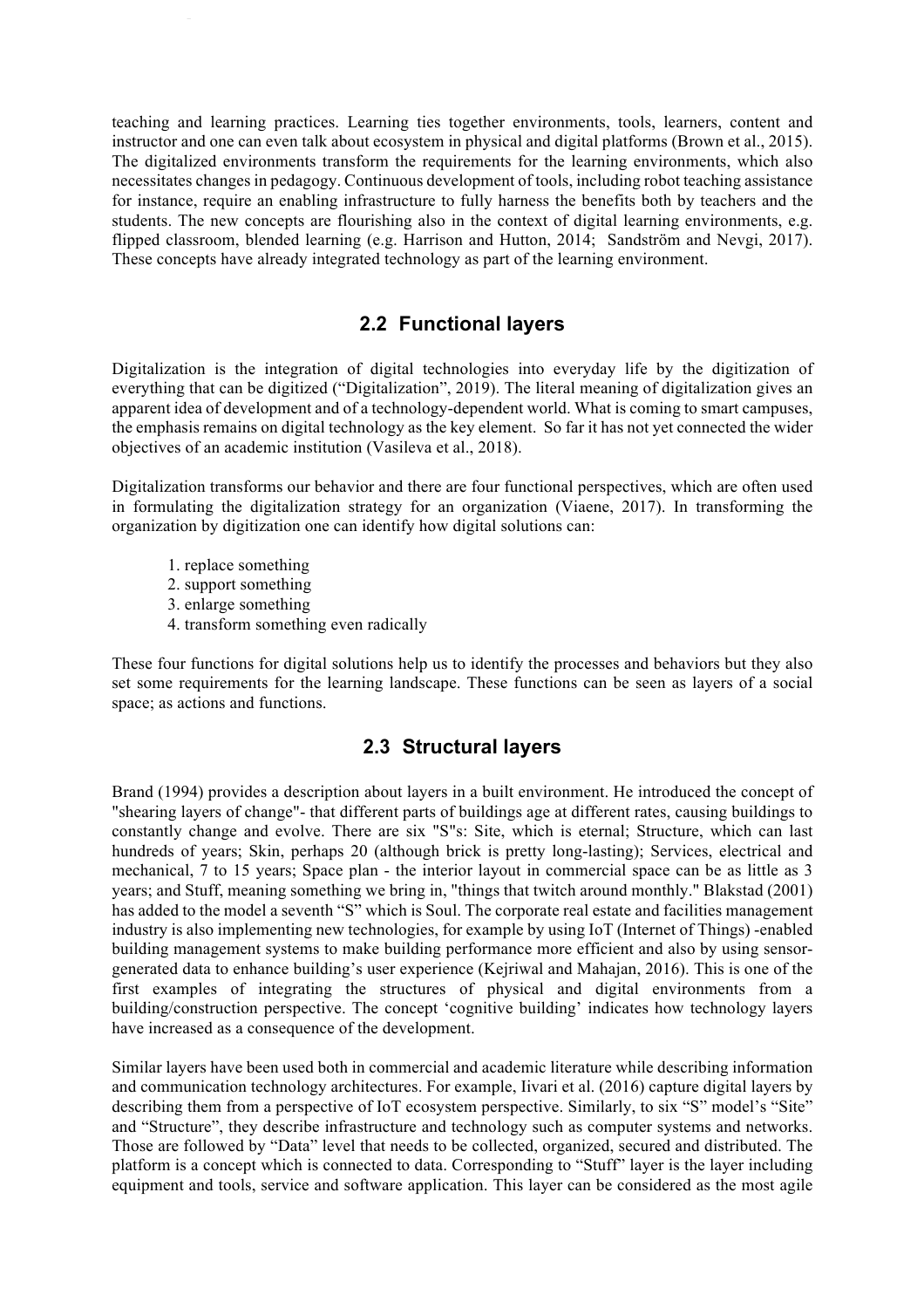and closer to user. The determinant for both physical and digital layers is user and user experience via accessibility to the service interface. Table 1 represents these structural layers from both physical and digital perspectives to form a learning landscape.

| <b>Physical layers</b>              | <b>Digital layers</b> |  |  |
|-------------------------------------|-----------------------|--|--|
| Soul – User Experience              |                       |  |  |
| Service interface $-$ Accessibility |                       |  |  |
| $Stuff(e.g.$ furniture)             | Applications and      |  |  |
|                                     | services              |  |  |
|                                     | Equipment and tools   |  |  |
| Space                               | Platforms and data    |  |  |
| <i>Services</i>                     |                       |  |  |
| (electrical and                     | <i>Systems</i>        |  |  |
| mechanical)                         | Building technology - |  |  |
| Skin and surfaces                   | sensors               |  |  |
| <i>Structure</i>                    |                       |  |  |
| <b>Site</b>                         | Infrastructure        |  |  |

*Table 1: Physical and digital layers to structure a learning landscape (Brand, 1994; Blakstad 2001; Iivari et al., 2016)*

# **3. Case studies**

To understand this contemporary phenomena of digitally enriched learning environment and to identify the functional and structural layers of it, the descriptive and explorative case study approach was chosen (Yin, 2009). The chosen cases had similar objectives of using digitalization to update the existing spaces according to new ways of learning and teaching. The transformation of spaces were done due to the need to increase collaboration and also diversity the current campus environment, meaning introduce new types of spaces in campuses.

The data that was used in the analysis consisted of documentation of project plans for the retrofitting and other written material. Additionally, researchers were reflecting their own participatory experiences while each case had been developed as a part of larger research projects: Future Learning Environments (Case 1, 2012-2015), DigiCampus (Case 2, 2018 -2020) and Digital Real Estate Services (Case 3, 2016- 2018). Each case took place in different universities in Finland. The first case study also includes reports about the follow-up of the case. The documentation of the two other cases are based on project plans. A summary of the cases is presented in Table 2.

|                   | Case 1                       | Case 2                 | Case 3                 |
|-------------------|------------------------------|------------------------|------------------------|
| Disicpline in the | <b>Faculty of Behavioral</b> | Non-faculty initiative | Non-faculty initiative |
| University        | <i>Sciences</i>              |                        |                        |
| <b>Location</b>   | Capital Area, Finland        | Eastern Finland        | Northern Finland       |
| Retrofit year     | 2014                         | 2018                   | 2016                   |
| Old space type    | Library                      | Classroom              | Library                |
| New space         | Living lab                   | Multi-location         | Innovation arena       |
|                   |                              | classroom              |                        |

| Table 2: A summary of the cases |  |
|---------------------------------|--|
|---------------------------------|--|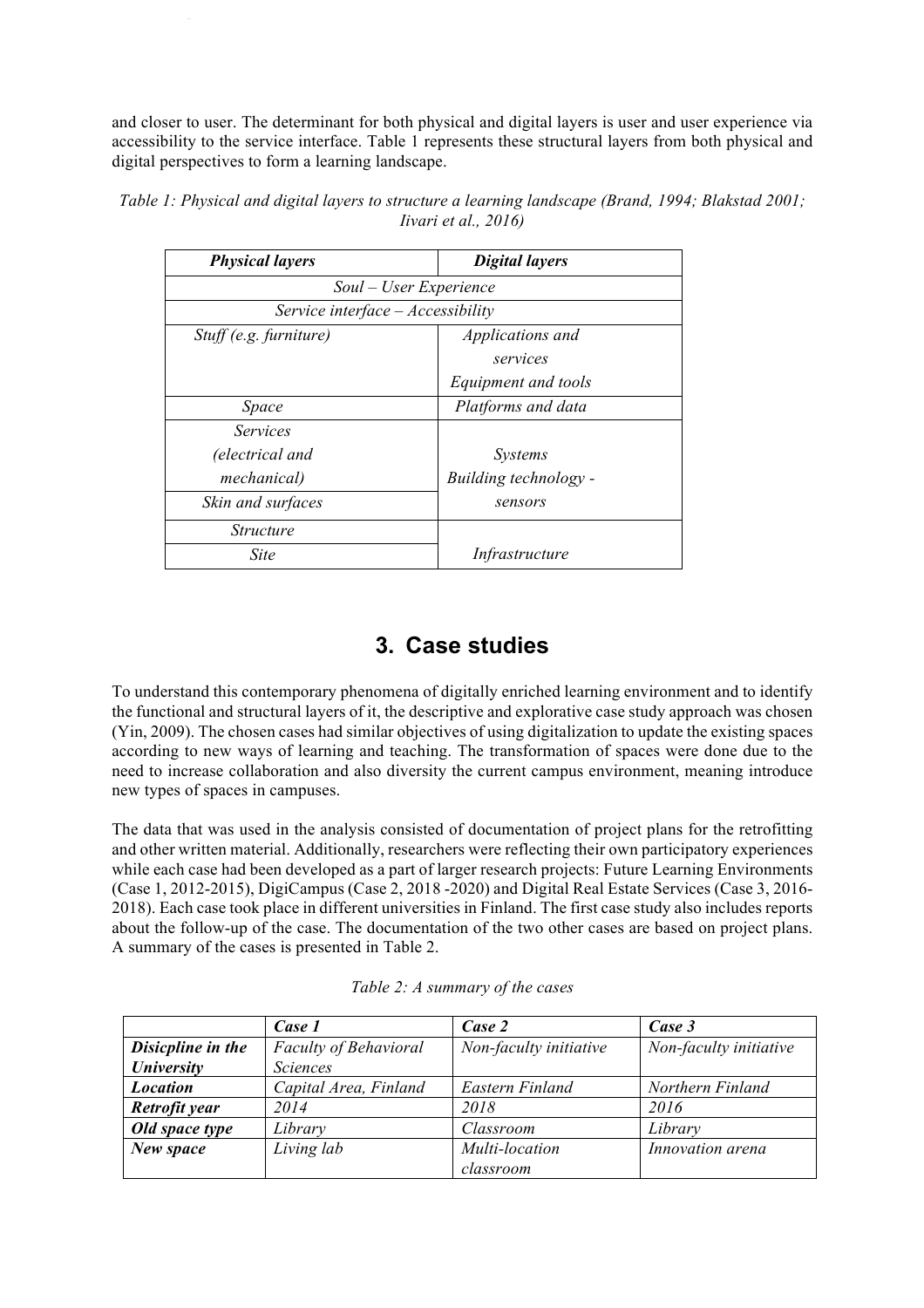| <b>Goal of retrofit</b> | New ways of teaching | Multi-location learning | Informal learning and      |
|-------------------------|----------------------|-------------------------|----------------------------|
|                         | and learning         | and campus connectivity | working area with          |
|                         |                      |                         | smart elements for         |
|                         |                      |                         | <i>facilities services</i> |

The case studies are:

- 1. retrofitted a library to an integrated learning environment
- 2. retrofitted classrooms in two campuses to a multi-location classroom connected via digital tools
- 3. retrofitted a library to an innovation arena and co-working place

Next, the cases are described in more detail.

#### **Case 1**

Minerva Plaza (MP) was originally designed and transformed for the use of the Faculty of Behavioral Sciences and its goal was to create integrated learning environments for the future. A reading hall of a library was transformed into a learning environment where the faculty could hold lectures and tutorials. MP includes a variety of spaces and services, contact teaching and digital tools, as well as Internet and mobile-based working and learning platforms dovetailing together. Minerva is designed to promote and engage learning along the pedagogy of embedded learning (ELE). ELE Living Lab is designed to trigger and innovate new socio-digital knowledge practices that are in constant dialogue with current pedagogical solutions. The basic idea behind the activities on Minerva Plaza is to create new technology-mediated, research-based pedagogical scripts and knowledge practices to improve and update especially education at universities. Digital technology is intended mainly to foster communication and knowledge management of the group. At the same time, the use of own devices (BYOD) is encouraged to enable the use of individual digital tools.

Based on our evaluation, the new space has worked well as a technology-rich learning environment and so far answered to the needs of the 21st-century students and their teachers. The feedback of the users has been mainly positive. One of the strengths of Minerva Plaza is its adaptability. The use of technology also evolves in everyday practice and provides new meaning to learning practices. (Lonka et al., 2015; Ruismäki et al., 2015)

#### **Case 2**

A Multi-location ClassRoom (MLCR) was created during 2018, combining two physical classrooms into one technical entity in a manner that enables as genuine a feeling of remote attendance as possible. MLCR is a unique new learning environment. It includes two identical classrooms in different campuses, which can be connected by video and voice through a computer application. The most significant difference to more traditional video meeting facilities is in the creation of a realistic space experience by a full wall-size screen. This requires advanced technology as well as similarity in interior design for the two classrooms. The significance of acoustics is also high. The goal of each digital and physical solution is to create a genuine experience for all participants in both campuses. In designing the sound environment, the aim has been to achieve high sound quality without any kind of rotation effect. The full wall-size screen also includes the required projection capabilities. The participants can share the content of their computer or any other digital device at predetermined locations. The same technology can be found in both of the locations, but the control is always at the side where the session administrator is. The technology is designed to be easy to use and to work as automatically as possible without the presence of technical support.

#### **Case 3**

The third case is an innovation arena, which is available for working and arranging events, the arena was called TellUs. The space was refurbished from an old library area in 2016. It is about 400 square meters of pure entrepreneurial spirit. The space includes working space, meeting rooms and nice couches to hang out and meet people. One of the actors in the space is a so called Business Kitchen which acts as an entrepreneurship hub – a community and co-working space to boost action and discover new opportunities in business and in life. It is a meeting place and a learning environment for the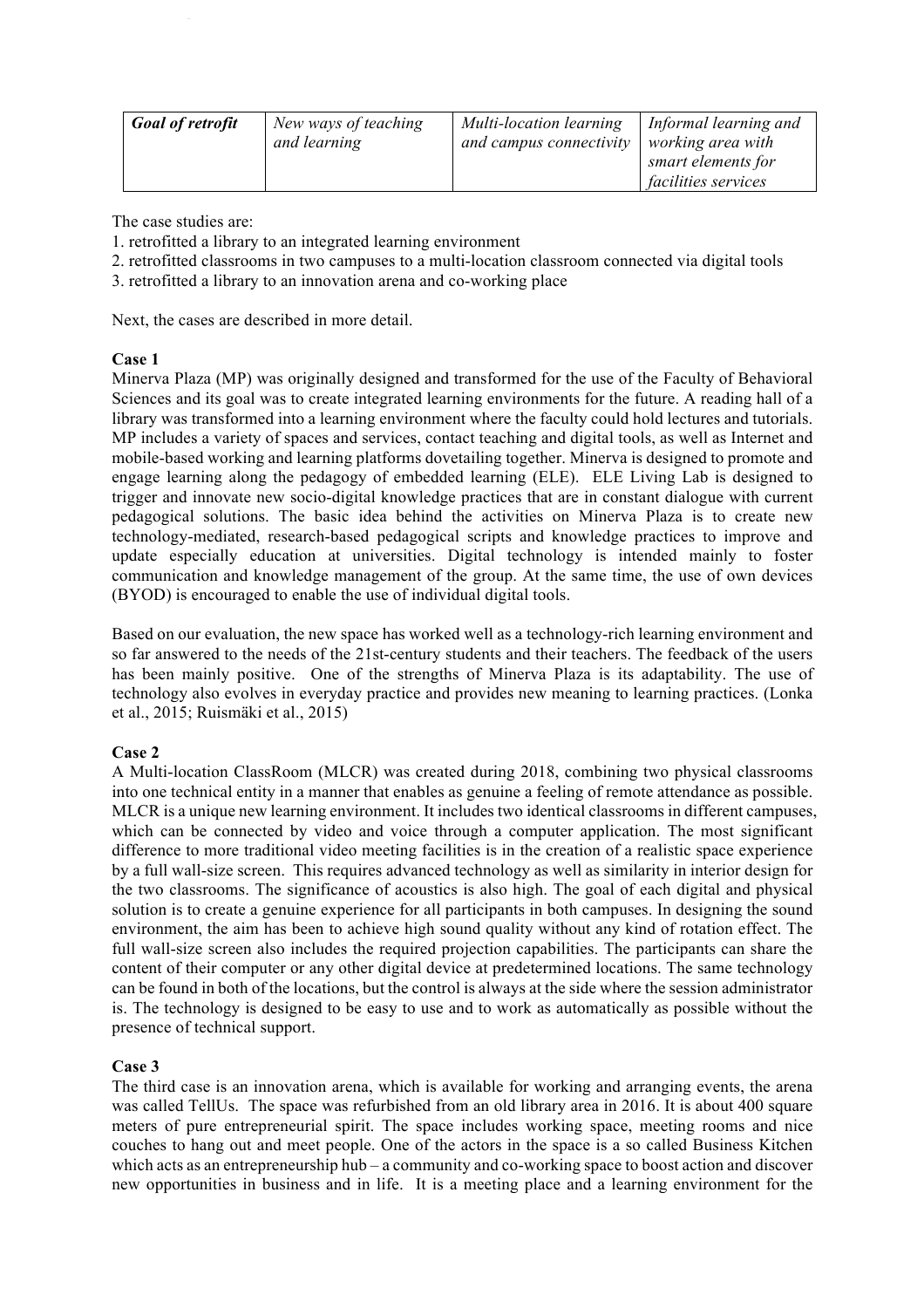curious and entrepreneurially-minded. This informal learning and working area has been a test bed for development of smart facilities services. A comprehensive wireless sensor system and an intelligent lighting system were installed in the TellUs pilot environment in 2017 for development of new real estate services. Smart virtual reality (VR) glasses are combined with Internet of Things (IoT) data and lighting that can be controlled with the VR glasses. One can also use video streams in the VR glasses. There is also an automatic wireless device positioning system in the space. Additionally, there are light beacons to determine the user's location. In order to make the smart solutions more real, a 3D model has been made of TellUs, which has helped in placing the smart lights to the correct places. Some of the sensors are also connected to a 5G network.

## **4. Results**

### **4.1 Functional layers of retrofitting in cases**

The analysis indicated that different drivers of the retrofitting address different priorities in retrofitting plans. The functional layers included replacing, supporting and enlarging functions – none of the cases included functions which totally transformed the activities as described by Viaene (2017). Table 3 presents an analysis of the cases with Viaene's (2017) classifications of digitalization activities as lenses.

|                  | Case 1                                                                                             | Case 2                                                                                                              | Case 3                                                                                                                                     |
|------------------|----------------------------------------------------------------------------------------------------|---------------------------------------------------------------------------------------------------------------------|--------------------------------------------------------------------------------------------------------------------------------------------|
| Replace          | Replacing paper study<br>material to digital<br>material                                           | Replacing paper study<br>material to digital<br>material                                                            |                                                                                                                                            |
| <b>Support</b>   | Supporting engaging<br>pedagogical scripts<br>instead of teacher led<br>passive lecturing          | Supporting collaboration<br>between two campuses<br>instead of working in silos<br>in different campus<br>locations | Supporting university-<br>industry collaboration<br>instead of keeping industry<br>separate from campus<br>community                       |
| <b>Enlarge</b>   | Enlarging interaction<br>by providing tools for<br>communication during<br>the learning activities | Enlarging connectivity<br>between two campuses                                                                      | Enlarging the informal<br>community building, new<br>activities and collaboration<br>possibilities for university-<br>industry connections |
| <b>Transform</b> |                                                                                                    |                                                                                                                     |                                                                                                                                            |

#### *Table 3: Functional layers*

As introduced earlier in the paper, the new types of learning environments aim at enhancing interaction and collaboration, thus, supporting active and deep learning methods and approaches. From the table 3 above, we can see that digitalization activities in all three cases aimed at improving on various depth collaboration and communication possibilities.

## **4.2 Structural layers of retrofitting in cases**

The analysis identified the changes that appeared both in physical and digital environment and Table 4 presents these changes based on the previously presented framework of layers. All analysed cases aimed for improved user experience through easiness of access, usage and comfort. It related both to physical and digital solutions in space retrofitting. In all analyzed cases, main user groups included university staff and students, while Case 3 was also open to business partners. In addition, Case 1 had a more defined user-group at the beginning but now the space is also used by other faculties of the university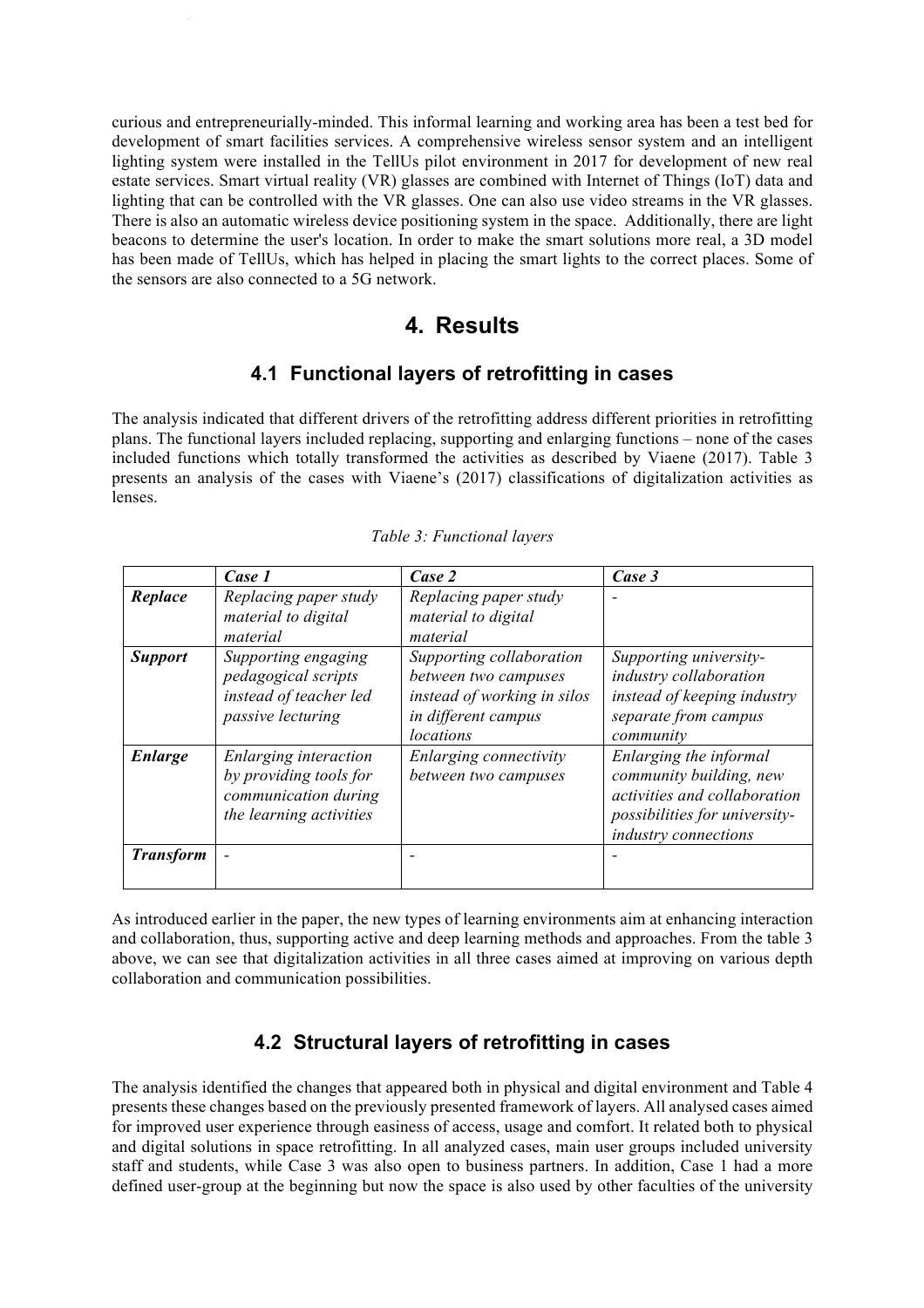and also by stakeholders outside the university. Including multiple stakeholder groups might set different requirements for IT infrastructure and Systems, thus, should be defined early enough so changes would not require too much investment.

| <b>Physical Layers</b> |                                    | <b>Digital layers</b> |                                 |
|------------------------|------------------------------------|-----------------------|---------------------------------|
| Soul                   | Easy to access, comfortable        | <b>User</b>           | Easy to access and easy to use  |
|                        |                                    | experience            |                                 |
| <b>Stuff</b>           | Support person, BYOD               | Applications,         | Applications for easy           |
| <b>Space</b>           | Adjustable, flexible and movable   | equipment             | connectivity, Wireless devices, |
|                        | furniture, storage space for       |                       | possibility for BYOD,           |
|                        | equipment                          |                       | microphones, screens, cameras   |
| <b>Services</b>        | Sufficient number of electric      | Platforms &           | Open data in standardized       |
|                        | sockets for users around the       | data                  | model to develop spaces and     |
|                        | space                              |                       | services based on it.           |
|                        |                                    |                       | Virtual model of space/digital  |
|                        |                                    |                       | twin                            |
| <b>Skin</b>            | Electrical wiring, lighting        | <b>Systems</b>        | Routers for wireless            |
|                        | solutions                          |                       | connections,                    |
|                        |                                    |                       | data management systems for     |
|                        |                                    |                       | saved, shared and co-created    |
|                        |                                    |                       | content;                        |
|                        |                                    |                       | space reservation system,       |
|                        |                                    |                       | sensors as data grids,          |
|                        |                                    |                       | building management systems     |
|                        |                                    |                       | (in case 2 and 3)               |
| <b>Structure</b>       | Height of the room, acoustics,     | Infrastructure        | Computer and network            |
|                        | location of windows                |                       | hardware (requires high         |
| <b>Site</b>            | Not changing physically but        |                       | investment)                     |
|                        | digital connectivity decreased the |                       | Network be accessible for       |
|                        | physical boundaries                |                       | outside users (as in Case 3),   |
|                        |                                    |                       | high speed internet             |
|                        |                                    |                       | connectivity (in Case 2 of      |
|                        |                                    |                       | virtual classroom)              |
|                        |                                    |                       | Sensors as data grids (in some  |
|                        |                                    |                       | cases) BIM model                |

Next, user experience was supported by the service interface layer, which differed in all three cases. Cases 1 and 3 had a digital support person present or available on location whereas Case 2 emphasized that the connectivity system between two locations is so easy to use that no extra support is needed. On the most flexible – Stuff and Applications – layer, Bring Your Own Device (BYOD) policy had the biggest effect from both physical and digital environments. Also, from digital side various movable and flexible tools such as microphones, screens, cameras needed to be purchased and installment as well as outers for wireless connection were essential to make the connectivity and usage of tools easy.

Next, in physical side "Space" layer, each case emphasized the need for adjustable, flexible and movable furniture in order to provide possibilities to change them according to the needs of different situations and users. The flexibility in digital equipment was based on the use of own devices, especially in Case 1. Both Case 2 and 3 had a strong emphasis for different kinds of digital devices and equipment – some of them wireless. However, this brings challenges in storing the equipment so that it is easily available when needed.

In services and platform and data layer, the assumption in each case was that students are able to bring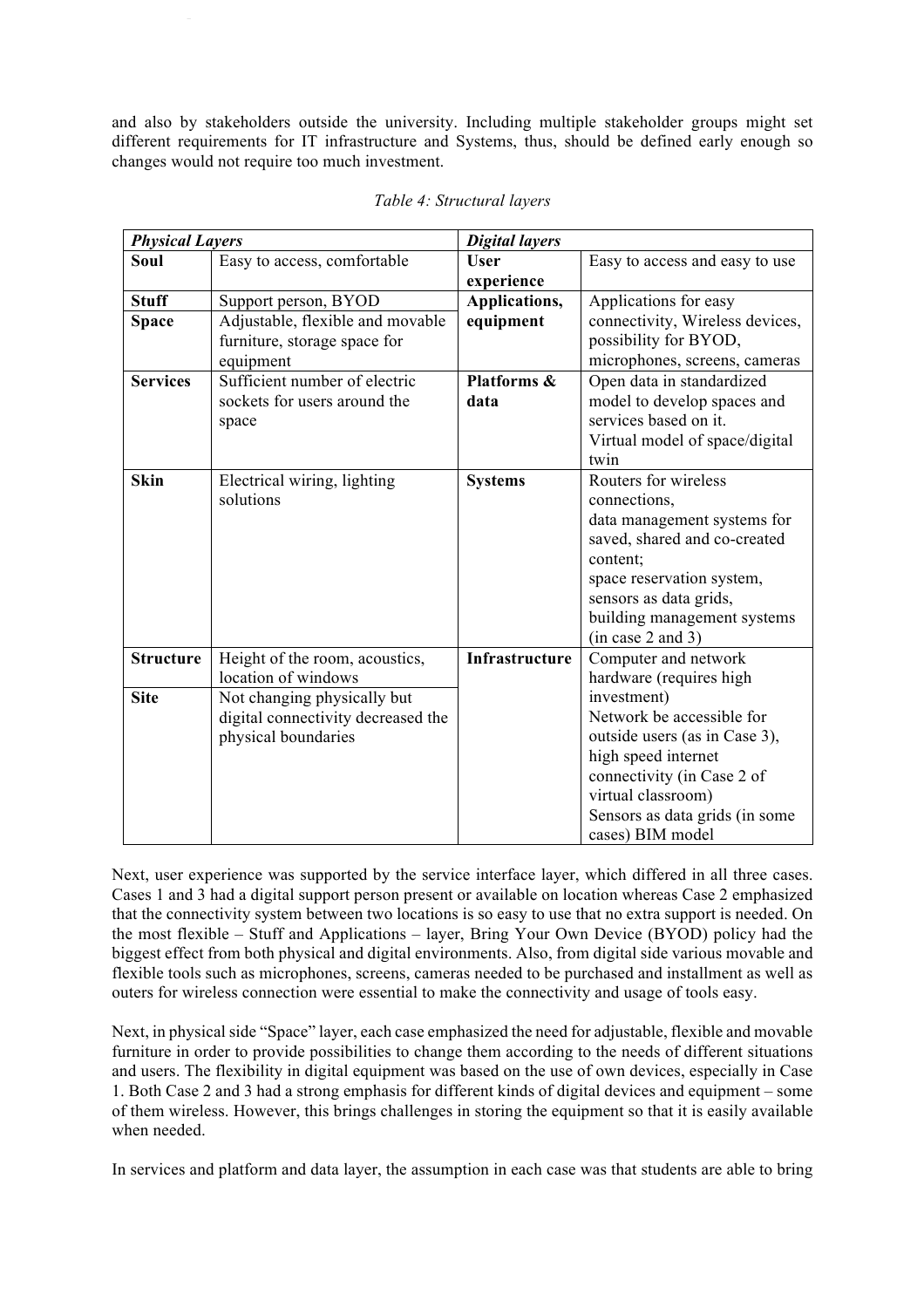their own device with them. Thus, the number of electrical plugs was increased in each of the places. From the digital perspective, to enable further service and space development, the data needed to be opened and in a standardized model. Moreover, for fast change implementation and better planning, virtual model of spaces can be implemented. In Case 3, a virtual model of space helped to identify lighting solutions ensuring that sensors integrated in the lighting are powerful enough to also serve as data grid. Acoustic environment turned out to be important especially in Case 1 and 2. In Case 1 the physical conditions, e.g. the height of the room, was a challenge for collaborative learning environments, as the communication needed to be done by using a microphone. In Case 2 the acoustic planning was important to ensure the quality of voice between two locations. The demands for lighting solutions were also defined based on the use of digital tools and equipment. In Case 1, the direct sunlight from the windows forced the developers to create new structures for the screen in order to make it visible also in sunny and bright conditions. The light and use of cameras is also an issue to be taken into account in creation of two similar kind of classrooms.

In terms of data architecture, Case 3 had a plan in their project to design the data structure so that the space and even services can be developed based on it. In Case 1 and 2 the context of the activities and the data management systems included the shared, co-created and saved content within the processes. The building management systems were not taken into active use except in Case 3, where the indoor environment data was one topic of interest.

The classrooms were originally designed for different purposes. Transformation of open silent area to interactive learning environment (Case 1) was challenging, especially in terms of room height. The transformation was also an exercise of showcasing future school classroom: however, the rooms were without the windows to direct natural light. Additionally, the safety regulations e.g. with the location of entrances was not fulfilled in the proper way. The digital infrastructure was based on university networks while the users were mostly in-house users. However, in Case 3 the infrastructure, including hardware elements, was a challenge as none of the stakeholders was willing to invest in it. The role of the ecosystem actors in such an environment is part of retrofitting: the investments in physical and digital environments need to be clarified, as well as the roles and responsibilities in terms of using and maintaining the existing physical and digital infrastructure.

### **4.3 Summary of the results**

The outcomes of these case studies were analyzed by using the functional and structural layers presented in Table 1, which shed light to the collection of actors who need to be active in the design, use and maintenance of digitally enriched learning landscapes. Designers need to pay extra attention to the requirements of digitally enriched functions in terms of interior design, comfort factors and indoor environment. Physical and digital access and ease of use have an important role in creating a positive user experience. Data and platforms provide new insights on how to design, use and maintain the space and how the data usage plans of different stakeholders need to be designed in an aligned manner. VR models can be used by designers, users and facilities service providers as an important source of achieving the desired user experiences. In retrofitting cases it is essential to identify the potential hindrances that the physical infrastructure constructed before digitalization may cause for creating the new digital infrastructure. It was noted that the digital strategies of universities cannot be fully carried out without changes in the physical environments. It is essential to identify if changes are needed in the heavy or light retrofitting layers.

## **5. Conclusions**

The functions are important in design both physical and digital learning environments. The structural layers are possible, important and interesting to identify. They can be seen as integrated system. The planning of physical elements is not only based on user needs, but also depending on the needs and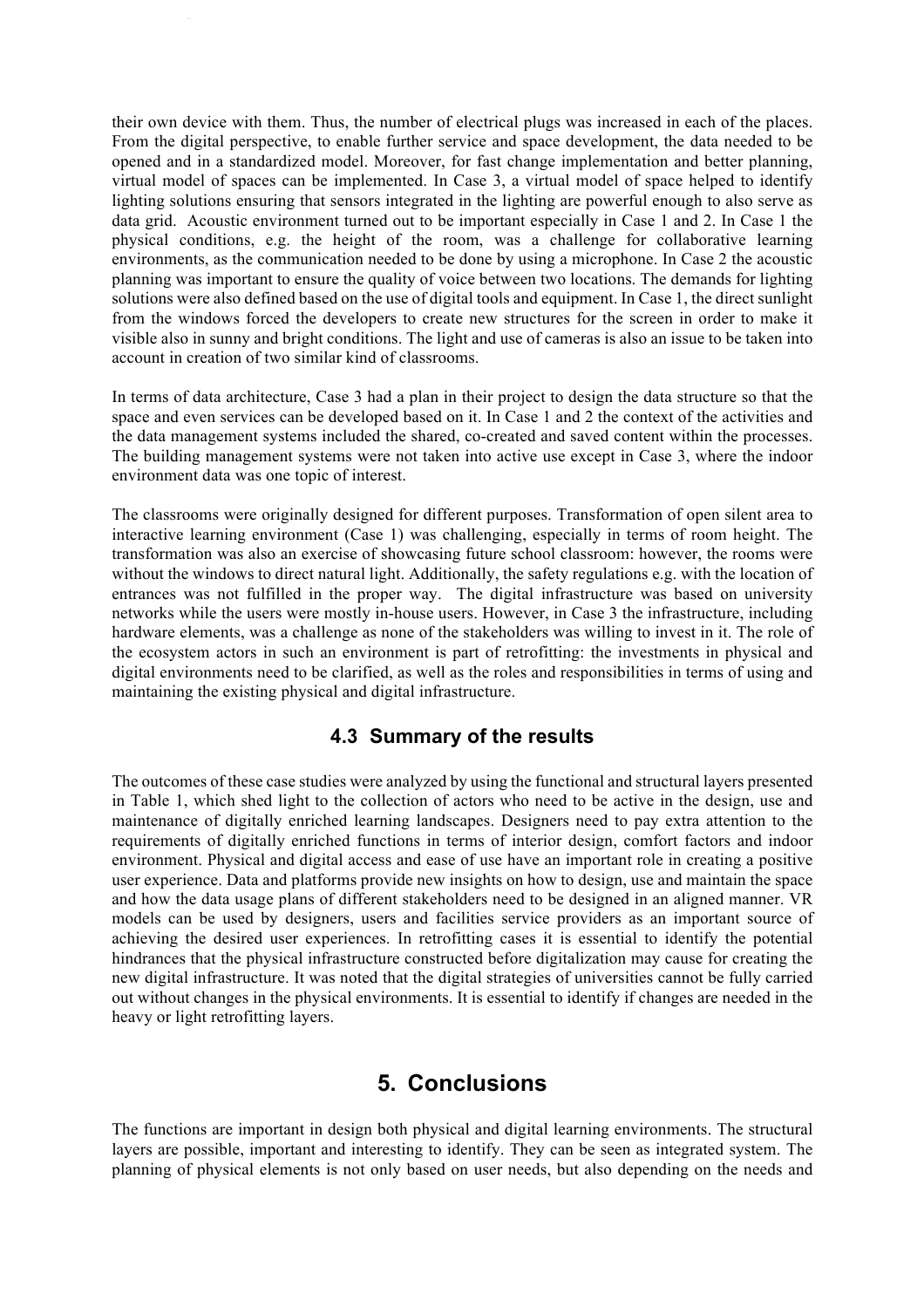requirements of the digital tools, equipment and services. The building automation systems and data systems can be integrated in a way that data sources serve multiple purposes before, during and after retrofitting. The infrastructure is a fixed entity and also a matter of dividing different responsibilities in terms of investments among the stakeholders.

The present study is a first step towards a checklist on how to design, use and maintain digitally enriched learning environments. The headings of the usability checklist are proposed in the following way:

1. Experience-driven issues: the shared vision of the desired user experience

2. Access and services: different ways to support the ease of use of digital and physical features of the space

3. Light digital and physical solutions and the points of connection: flexibility, adaptability and movable solutions both in digital and physical stuff, as well as in indoor environment fine-tuned with human and digital requirements

4. Data and its requirements for the physical place and digital solutions: potential uses of data for ongoing development and in identifying the points of connection

5. Heavy systems and structures and the point of connection: requirements for the digital and physical infrastructure for supporting the shared vision.

The study is based on small-scale retrofitting cases and this is a clear limitation of the study. However, the first steps taken indicate that there is a potential to identify new kinds of requirements for future learning environments. The clarification of roles, tasks and responsibilities of different stakeholders will be the next step in future studies in order to support the development of a learning landscape that is in balance with technology.

# **Acknowledgements**

The authors would like to acknowledge the support by the DigiCampus project in Finland funded by the Ministry of Education and Culture as well as Business Finland funded project Virtual User Services.

## **References**

Alexander, K., Blakstad, S., Hansen, G., Jensen, P.A., Lindahl, G. & Nenonen, S. (2013). Usability: Managing facilities for social outcomes. I: Proceedings of the 19th CIB World Building Congress, Brisbane 2013: Construction and Society. Queensland: Queensland University of Technology 2013 ISBN 978-0-9875542-1-5. 136-149.

Biggs, J. (2001). Teaching for Quality Learning at University, The Society for Research into Higher Education and Open University Press, Berkshire.

Blakstad, S., H., (2001). A Strategic Approach to Adaptability in Office Buildings. Doctoral thesis 2001:97, The Faculty of Architecture and Fine Arts, NTNU.

Brand, S. (1994). How Buildings Learn: What Happens After They're Built. New York, NY. Viking.

Digitalization (2019). in *Business Dictionary* by WebFinance Inc. Retrieved from: www.businessdictionary.com/definition/digitalization.html